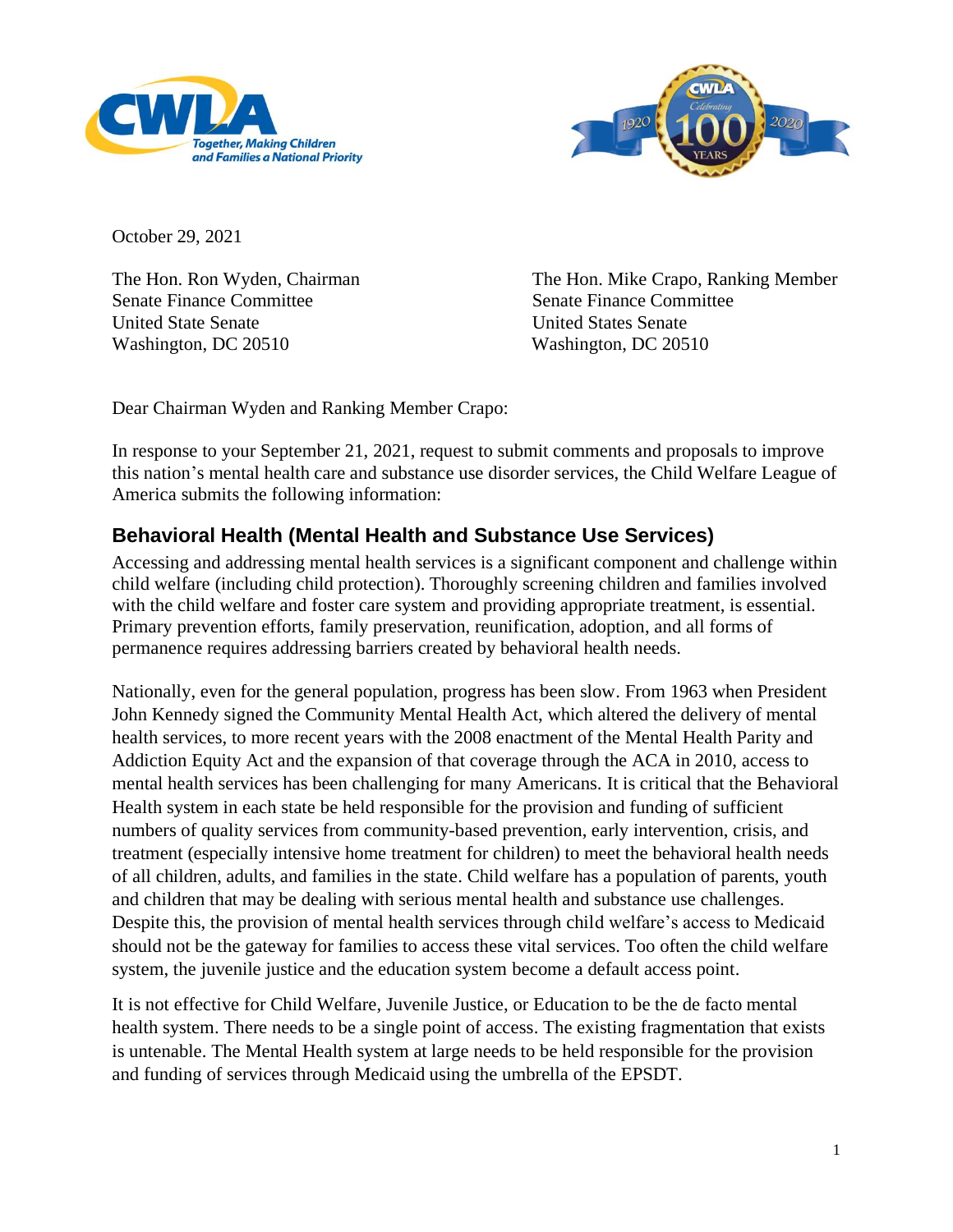These two systems (CW and JJ) were not created to provide vital behavioral health services and inevitable they will be held accountable for the failures in the provision and quality of any treatment. In addition, families struggling with these issues should not have to turn to these systems as their only option to accessing critical services.

By way of example, in 2008 the state of Nebraska enacted a "baby abandonment" law as the other 49 states had done years earlier. These laws, encouraged by "Baby Abandonment" program funding that CWLA advocated for in the 1980s, are intended to offer safe harbor for new parents and safety for infants in cases where the parent is unable to care for an infant, usually shortly after birth. Most states limit this abandonment period to the first few months or days after birth and parents can safely and anonymously relinquish a child in a safe haven that can typically be a hospital or a fire department, where an infant will be safe.

In 2008, Nebraska crafted their law and did not impose an age limit on the child believing it could help some additional families under stress and parenting older children and infants. What happened was a demonstration of the need for comprehensive mental health services for families and children. Nebraska received over 35 children within a few weeks, most between the ages of ten through 17. Some parents drove from other states to relinquish a child because they could not obtain the needed services in their own communities.

As part of the federal review process called the Child and Family Services Review, each state child welfare agency must meet certain outcome measures. These outcome measures include ensuring access to and delivery of mental/behavioral health services for the children and families. The results from the last round of federal Child and Family Services Reviews of state child welfare systems reflect the challenges the state agencies have in obtaining the needed mental/behavioral health services as none of the states achieved substantial conformity with the well-being measure for this. The *Child and Family Services Reviews Aggregate Report Round 3: Fiscal Years 2015–2018* noted that one of the practice concerns for why states did not achieve substantial conformity was that "There were gaps in service provision (e.g., due to changing service providers or a lack of providers)" (JBS International, Inc., 2020 pg. 37).

All too often, instead of addressing this failure to provide services to meet these behavioral health needs, critics will argue it must be the child welfare or juvenile justice system at fault for not fully addressing these needs. Many state child welfare agencies have had class action lawsuit brought against the child welfare agency and are under current consent decrees for the child welfare agency's failure to meet the mental/behavioral health needs of the children in their care despite the fact that it is the behavioral health system that has the authority and accountability for these services.

Nebraska acted within weeks to change their law. It should be noted, just as the CFSRs highlighted these needs, members of Congress received additional information in a 2003 report by the Government Accountability Office (GAO), that examined 19 of the 50 states and 30 counties and found that 12,700 children in these limited jurisdictions, in just one year, had been placed in child welfare or juvenile justice systems simply so they could receive mental health care.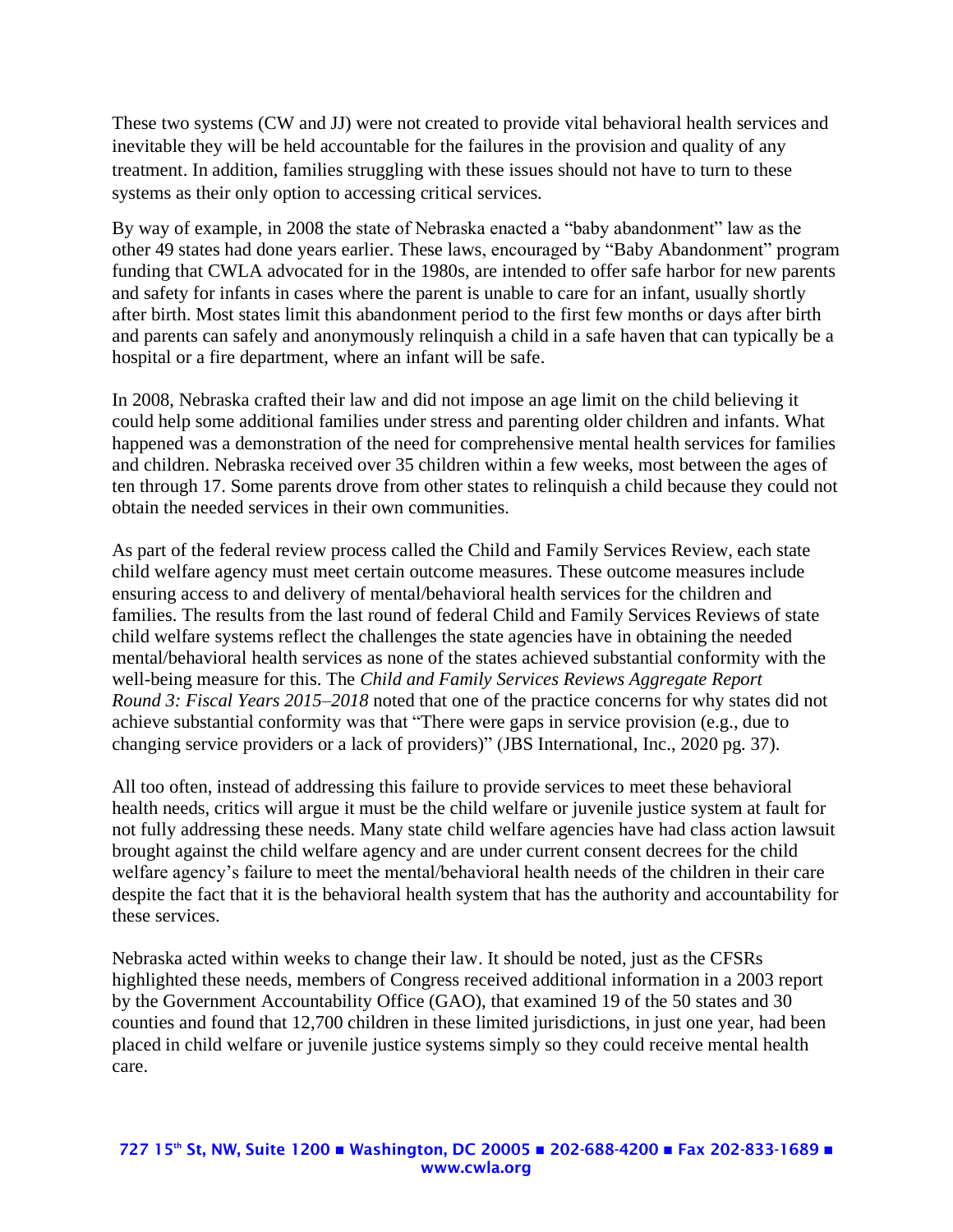Efforts to reduce the number of children and youth placed into foster care or the juvenile justice system must include a comprehensive way for families to access the needed continuum of culturally relevant prevention, crisis and early intervention, intensive in-home family supports and treatment services, and psychiatric inpatient behavioral health services for the child, the parent and sometimes both. These culturally relevant services must take into account the social determinants of health issues especially related to families of color that disproportionately are marginalized and do not have their needs met. They must also ensure that the providers are appropriately compensated for the additional work required to coordinate services and address these issues if we are going to make any significant changes to what is currently happening for these children and families.

This Committee must look for ways to strengthen and expand this country's system of mental health and substance use health care for the entire population which in turn can assist in reducing the children, youth and families involved with child welfare or juvenile justice systems.

To do so the Committee must address barriers, sometimes unintended, created by Medicaid and other programs under this Committee's jurisdiction and expand efforts to address ongoing challenges such as the behavioral health workforce shortage, especially child and adolescent mental health providers.

## **Maternal Health**

Maternal mental health can have an important impact on child and adolescent health. As the National Academy of Science's study, *Fostering Healthy Mental, Emotional, and Behavioral Development in Children and Youth: A National Agenda* report indicated, "Because the evidence of harm caused to children by depression in parents, and particularly in pregnant women and new mothers, is so well established, prevention researchers have long held that waiting for the onset of clinical depression before intervening is not enough and that preventing major depressive episodes at any time, but particularly during pregnancy and the postpartum period, is critical (Le et al., 2003). It is also important to note that depression is a chronic illness in which remission and relapse are common, so treatment needs to be available over the life course." (*Fostering Healthy Mental, Emotional, and Behavioral Development in Children and Youth: A National Agenda, Pg. 97)*

That same report suggested the possibility that treating parental depression may be beneficial for adolescents who are at risk for or experiencing depression, "based on the growing evidence that, whether because of genes, environment, or some combination of the two, the children of depressed parents are more likely to become depressed than are children of parents who have not been depressed."

The study suggests several strategies that involve pre-natal and postpartum treatment for mothers suffering from depression or susceptible to depression.

*The Committee should increase funding and efforts through the Maternal and Child Health Block* grant to target additional funding to address these needs. The Committee should also pursue strategies to allow for more community driven creativity and innovation to address the needs of children and families of color and build greater evidence that will allow culturally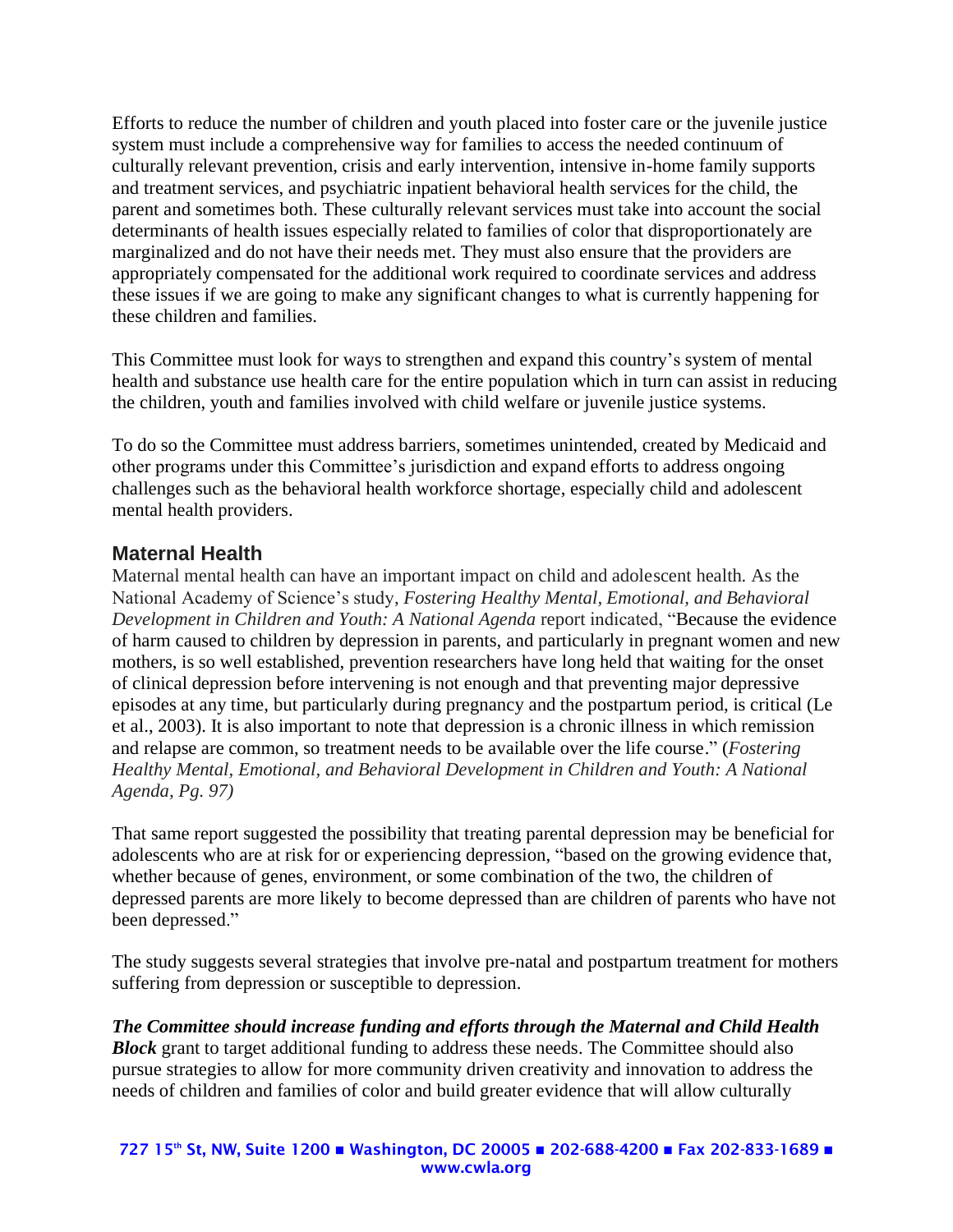relevant treatment programs to be funded through the new Family First Prevention Services Act (Family First Act). However, it is critical to note that services through this new program are limited to families/parents with a child considered a candidate for foster care and these treatment initiatives must include a broader population, so all families are benefiting from these services when they need them and avoiding families ending up part of child welfare because of harm done to their children.

Similarly, the *Committee should increase funding to the Maternal, Infant, and Early Childhood Home Visiting (MIECHV) program.* Again, as noted in the National Academy study referenced above, "Home visitation has proven to be an effective intervention for preventing child physical abuse and neglect. A meta-analytic review of research on nine different home visiting models identified improved positive parenting and reduced risk for maltreatment as the most robust outcomes across programs; supervision and program fidelity monitoring were found to be significant moderators increasing these effects (Casillas et al., 2016). An RCT with longitudinal follow-up found that firstborn children of mothers with low to moderate levels of exposure to domestic violence who received home visitation through the NFP model had fewer substantiated maltreatment reports through age 15 compared with firstborn children of comparable mothers who did not receive home visitation." (Fostering Healthy Mental, Emotional, and Behavioral Development in Children and Youth: A National Agenda, National Academy of Sciences pg.100*)*

While some states may use Family First Act funding to expand these home visiting programs, more than the current \$377 million is needed to extend services to a larger population beyond those that qualify for Family First Act funding.

# **Adolescent and Youth**

During this pandemic we were reminded of the mental health issues children and youth are experiencing. These pandemic-related effects compound what was already a concerning situation. Again, referencing the National Academy of Sciences study (pg. 177):

"The lifetime prevalence of any mental disorder among adolescents is estimated to be 49.5 percent (National Institute of Mental Health, 2019). Furthermore, 1 in 25 adolescents has a substance use or abuse condition (American Addiction Centers, 2019) and suicide is the second leading cause of adolescent death (Heron, 2016). However, the ratio of board-certified adolescent medicine providers to adolescents is 0.8 to 100,000 (American Board of Pediatrics, 2018) … Thus, while behavioral medicine has emerged as a greater part of adolescent care, much work remains to be done in this area. Promotion of emotional health and prevention of depression and anxiety in this population appear to be substantial health care needs. Screening and treatment for depression are important not only for the health of adolescents but also for the well-being of their future progeny and need to be a routine part of practice."

To reinforce the urgency of this need, on October 19, 2021, the American Academy of Pediatrics (AAP), the American Academy of Child and Adolescent Psychiatry (AACAP) and the Children's Hospital Association (CHA) issued a joint statement that declared a national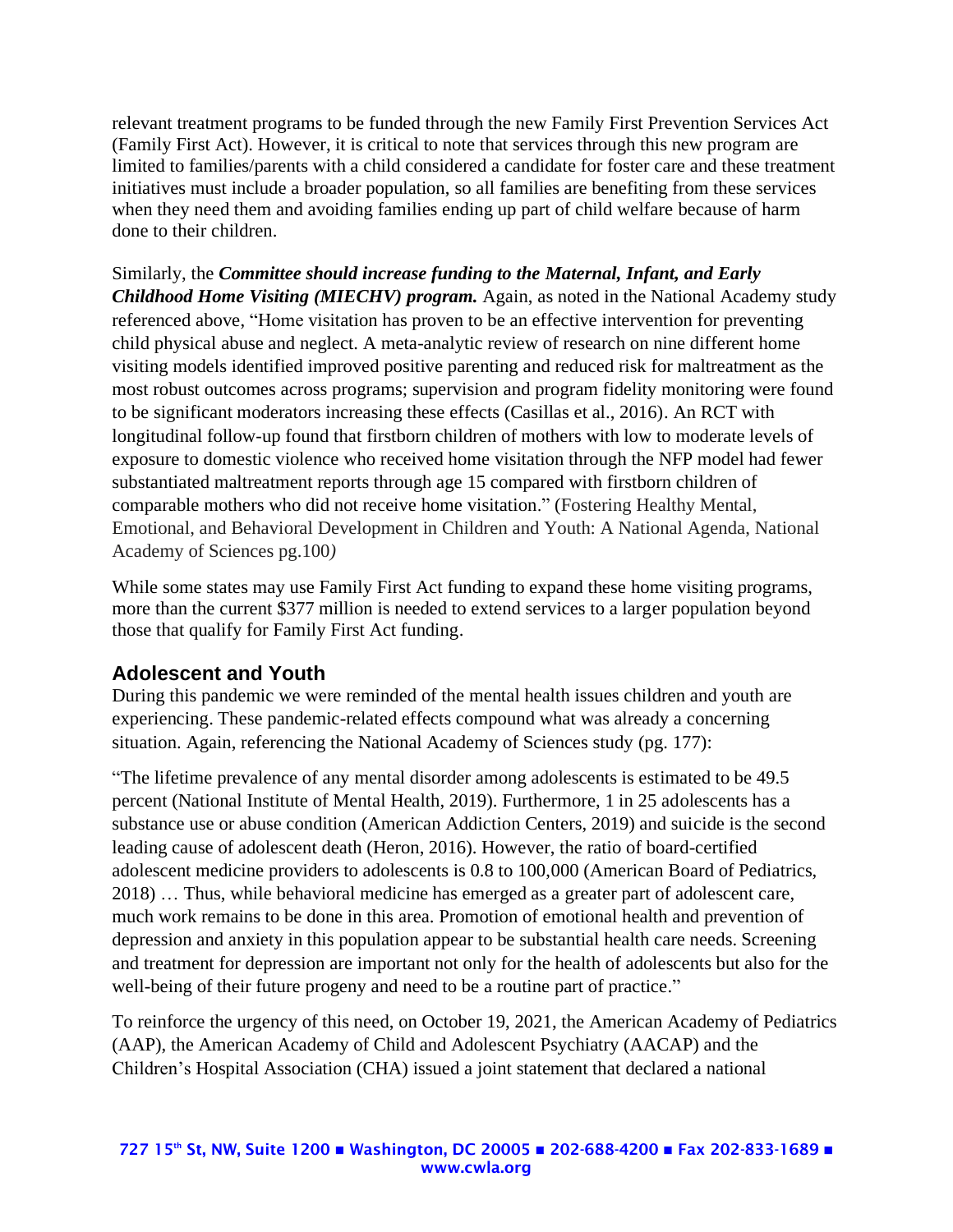emergency in children's mental health. *We endorse their series of recommendations* (and several recommendations are under the jurisdiction of this Committee):

• *Increase federal funding dedicated to ensuring all families and children, from infancy through adolescence, can access evidence-based mental health screening, diagnosis, and treatment to appropriately address their mental health needs, with particular emphasis on meeting the needs of under-resourced populations.—*CWLA would add that there is a need for culturally relevant evidence-based mental health screening, diagnosis, and treatment services for families and children of color to ensure that their needs are appropriately being met.

• *Address regulatory challenges and improve access to technology to assure continued availability of telemedicine to provide mental health care to all populations.*

• *Increase implementation and sustainable funding of effective models of school-based mental health care, including clinical strategies and models for payment.*

• *Accelerate adoption of effective and financially sustainable models of integrated mental health care in primary care pediatrics, including clinical strategies and models for payment.*

• *Strengthen emerging efforts to reduce the risk of suicide in children and adolescents through prevention programs in schools, primary care, and community settings.*

• *Address the ongoing challenges of the acute care needs of children and adolescents, including shortage of beds and emergency room boarding by expanding access to step-down programs from inpatient units, short-stay stabilization units, and community-based response teams.*

• *Fully fund comprehensive, community-based systems of care that connect families in need of behavioral health services and supports for their child with evidence-based interventions in their home, community, or school.*

• *Promote and pay for trauma-informed care services that support relational health and family resilience.*

• *Accelerate strategies to address longstanding workforce challenges in child mental health, including innovative training programs, loan repayment, and intensified efforts to recruit underrepresented populations into mental health professions as well as attention to the impact that the public health crisis has had on the well-being of health professionals.*

• *Advance policies that ensure compliance with and enforcement of mental health parity laws.*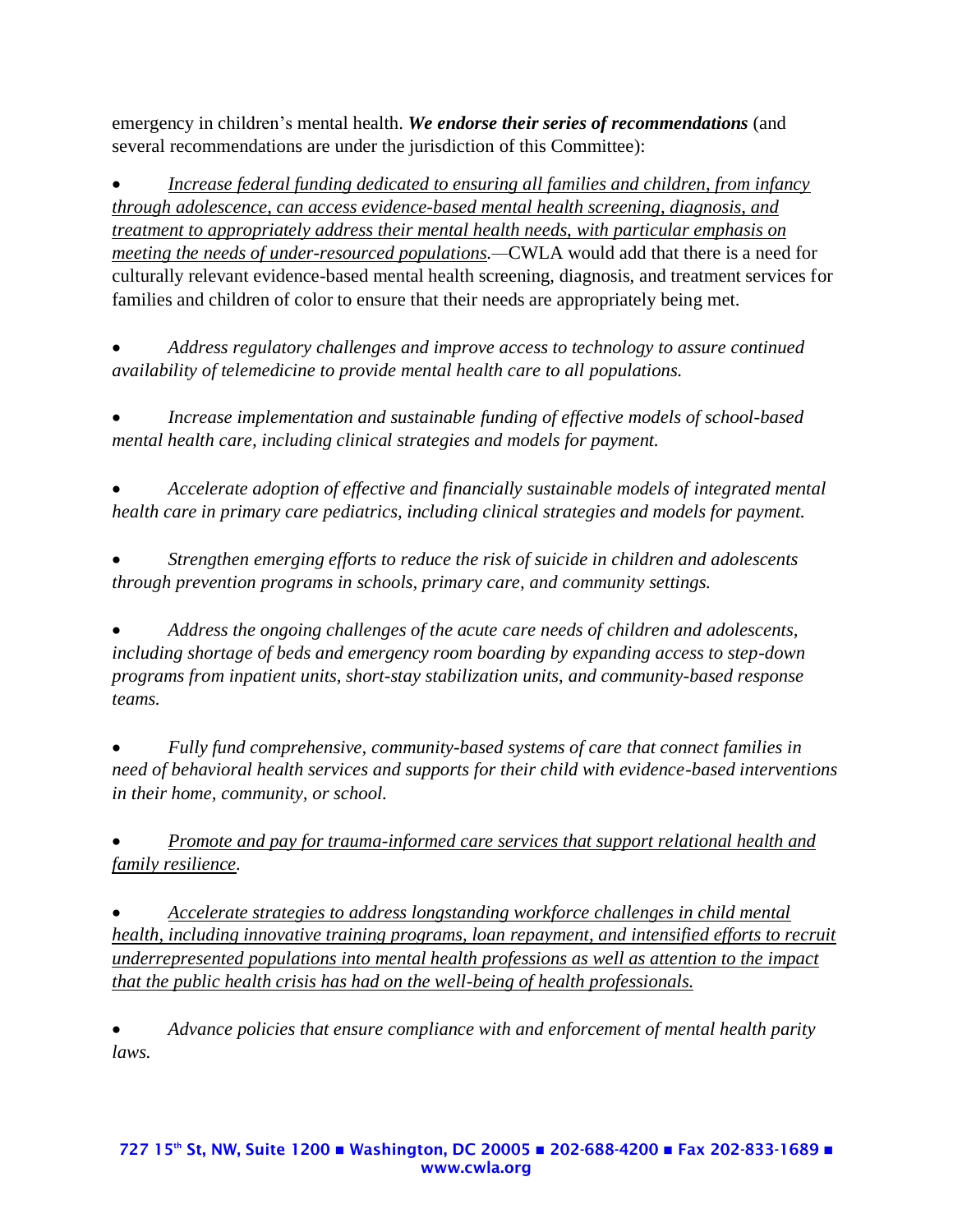We emphasize the first recommendation listed above, and the last two on promoting and paying for trauma informed services and the need to address workforce challenges.

CWLA also adds to this list that we must *Advance policies that ensure compliance with, and enforcement of mental health parity laws and we also emphasize the importance of behavioral health systems recognizing that the needs of children and their families can't be addressed in the same way as for adults.* 

*Additionally, because families and children of color experience such disparities in access to health care and other services systems special attention should be given to creative solutions for serving families and their children where families would be most comfortable – this could be Family Resource Centers, Family Run Organizations, Walmart stores, etc. It is critical to shift from a medical model lens to one that is more responsive to those who we are tasked with serving.* 

*CWLA also suggests the Committee consider similar legislation to the HR 4944 Helping Kids Cope Act, that would increase the scope of health care provider grant funding. Use of funds includes grants for recruitment and retention of health care workers, training, expanding evidence-based models, addressing surge capacity, pediatric care via telehealth, decompression of emergency departments, preventive and crisis intervention services, urgent care, school-based partnerships, and other gaps in health services. The legislation would add psychologists, psychiatrists, and other mental health professionals to the list of grant eligible health care workers. To support these activities, the legislation provides \$100,000,000 per fiscal years 2022- 2026.*

*CWLA also urges the Committee to pay special attention through tutoring and other education assistance to address the education needs of children and student in foster care especially those of color and especially those that were challenged in their elementary school education during the pandemic. This Committee considers the reauthorization of the Title IV-B Child Welfare Services (CWS) block grant next year and this need should be addressed.*

Another significant population that needs special focus within child welfare are those children and youth who identify as LGBTQ+. The National Academy of Science noted:

"For many young people, questions about their sexual orientation and gender identity become a focus as they are undergoing puberty, and for some, they arise even earlier. Those who identify as lesbian, gay, bisexual, transgender, or queer or are nonbinary (LGBTQ+) can be vulnerable for a variety of reasons that may have significant implications for their mental and emotional health."

The process of recognizing and understanding sexual orientation and gender identity may be stressful for adolescents if they are not supported. Existing research offers insights into both risk factors for adolescents who self-identify as LGBTQ+ and factors that tend to offer protection.

Several protective factors for MEB disorders among LGBTQ+ youth have been identified. Strong evidence indicates that feeling connected, particularly with a parent, but also with nonparental adults and a positive school environment, confers protection against such risks as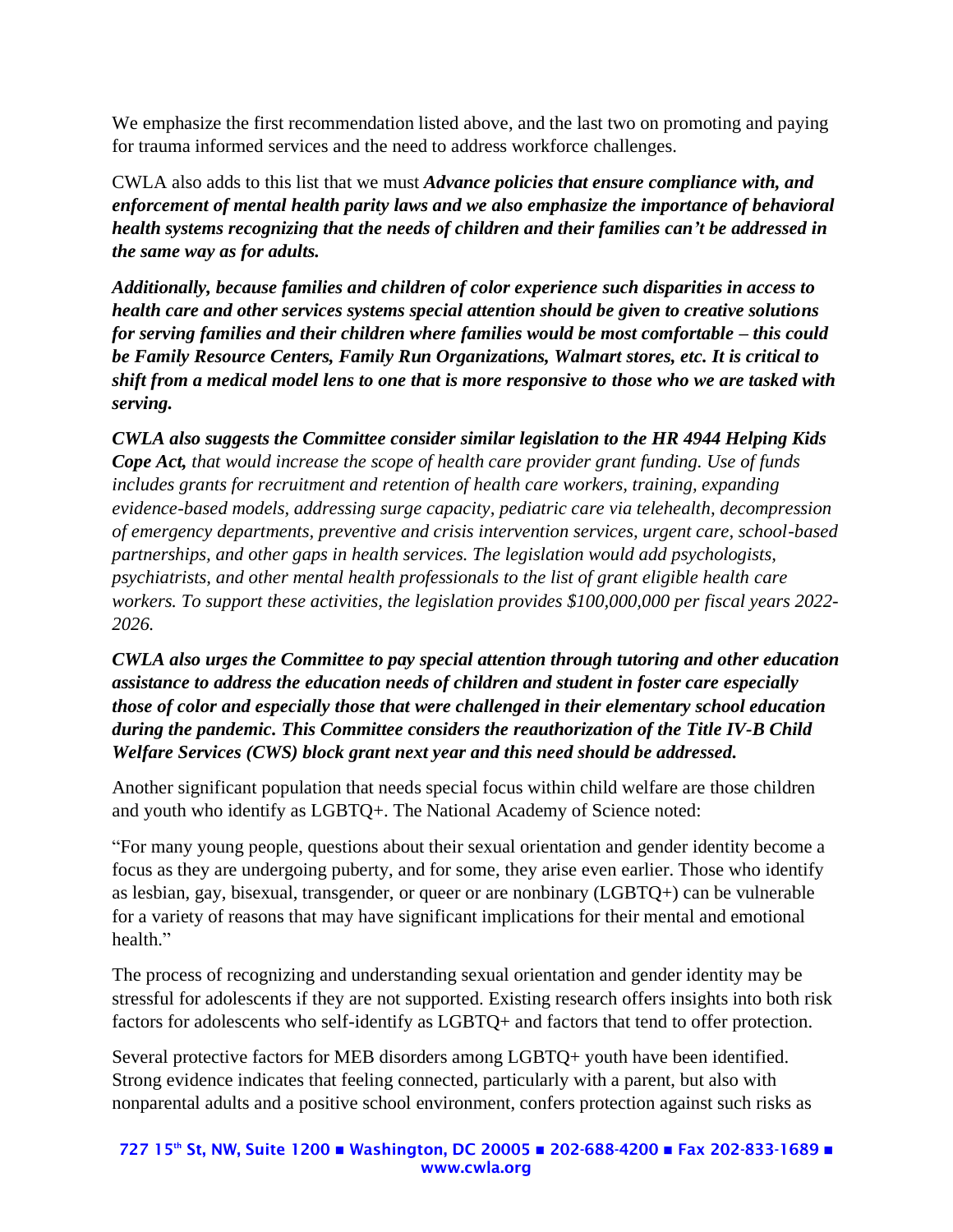non-suicidal self-injury, suicide attempts, and suicidal ideation (Taliaferro, McMorris, and Eisenberg, 2018)."

As noted by the *Every Child Deserves a Family Campaign*:

"Numerous studies show that LGBTQ+ youth experience longer stays in residential care rather than in family-like settings and greater rates of multiple placements, criminal justice involvement, hospitalization for emotional reasons, and homelessness. Indeed, foster care is a primary pathway for LGBTQ+ youth entering homelessness.

A recent survey by the Trevor Project of over 40,000 youth showed that LGBTQ+ youth in foster care had nearly three times greater odds of reporting a past-year suicide attempt compared to LGBTQ+ youth who were never in care (35% vs. 13%); these numbers were even higher for LGBTQ+ youth of color in care (38%) and highest for transgender and nonbinary youth in care (45%). LGBTQ+ youth who had been in foster care had over three times greater odds of being kicked out, abandoned, or running away due to treatment based on their LGBTQ+ identity compared to those who were never in care (27% vs. 8%); these numbers were even higher for LGBTQ+ youth of color (30%) and highest for transgender and nonbinary youth (40%)."

*This Committee needs to adopt legislation (John Lewis Every Child Deserves a Family Act) to end discrimination in placement of children and youth in foster care and adoption and provide appropriate training and support for those serving these families to better support children and young people within the foster care system.* 

*In addition, there needs to be the right family- and community-based services such as San Francisco State University's the Family Acceptance Project© that provide the families with the support needed so the children and youth that identify as LGTBQ+ can remain with their families.* 

We need to develop grassroots community organizations that will be paid to provide community health workers and other "non-professionals" who possess the sensitivities to work directly with children and their families. There needs to be a whole family approach or Flourishing Family Approach© to working with youth. As we do not always look at the needs of the whole family, but in working with children, we need to address inter-generational trauma experienced by many. *A temporary use or grant of some additional Social Services Block Grant (SSBG) funding could help target such a strategy.*

As it relates to telehealth, there should be special training for providing telehealth to youth. The therapist needs to learn to use the medium that young people use so well in the same way that they understand it so that they are able to manage the time wisely and effectively. It would likely mean developing relationships "on-line" starting with short spurts and then gradually growing the time as the youth or child is able. The therapist also needs to modulate her/his approach as it is not the same as in-person therapy with either adults or children.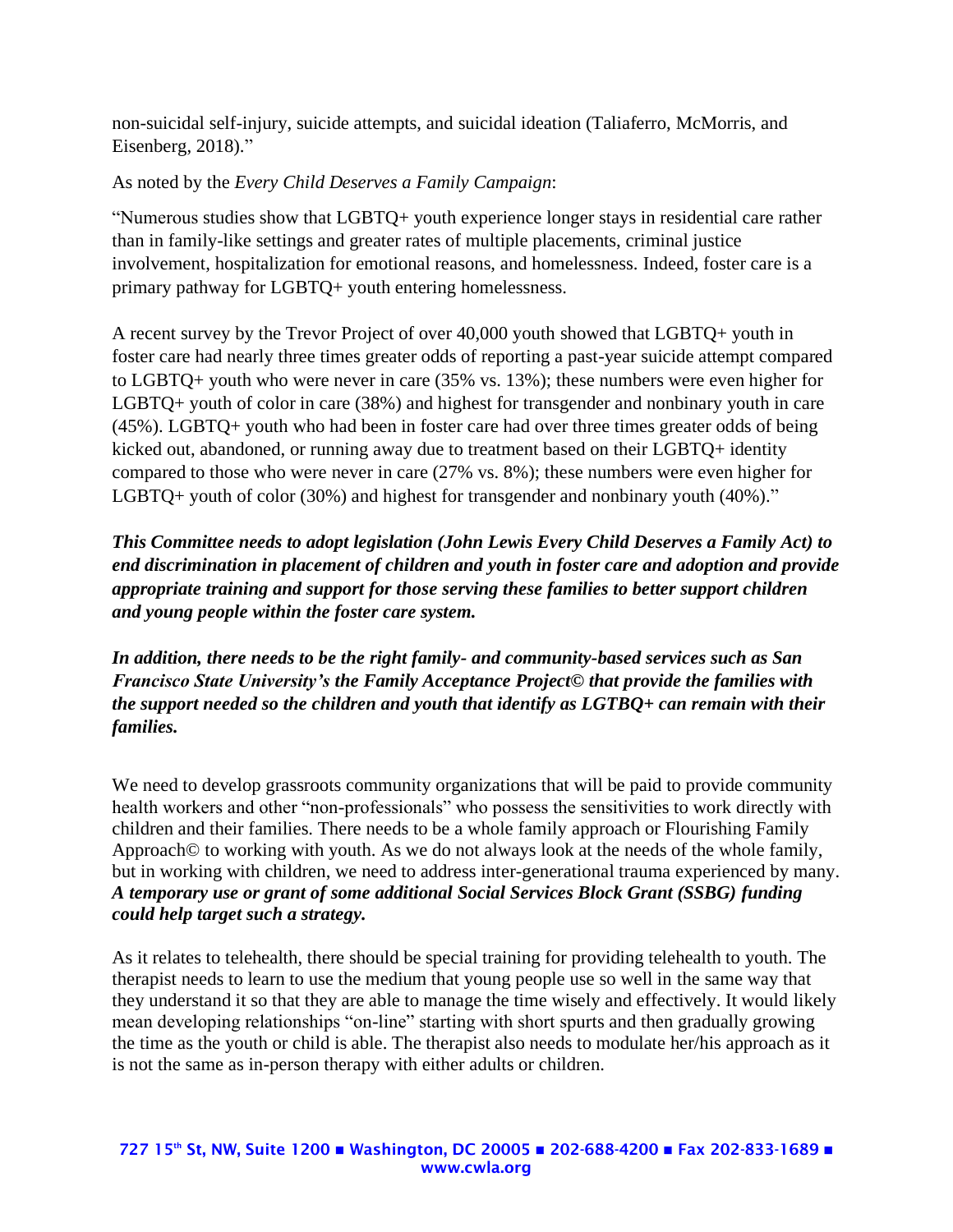# **Medicaid**

Child welfare agencies are responsible for meeting the physical and mental health needs of all children in their custody. Virtually all children in foster care are eligible for and receive their healthcare through Medicaid. Considering the volume and intensity of the health needs of children and youth in child welfare, Medicaid must provide the physical, mental, and behavioral health services vital to their wellbeing.

Medicaid was created in 1965 along with Medicare. Medicaid provides health coverage to millions of adults, children, women who are pregnant, adults, and people with disabilities who experience low-income. It is a federal-state partnership administered by states and overseen by the federal government with the federal government paying at least half the costs of the program and some states receiving as much as 80 percent of their costs from the federal government.

Medicaid is integral in helping child welfare agencies address the prevention, early intervention, and the treatment of children in foster family homes, children with special needs in residential treatment, children who move from foster care to guardianship, and those with special needs adopted from foster care. The success of Medicaid is, therefore, integral to the success of these children. It's that simple. However, Medicaid often fails these children in its access, services, and enforcement.

Payment rates are a real barrier. Clinicians and behavioral health specialists are drastically underpaid for the nature, sensitivity, and urgency of the services they provide. These professions often provide more comprehensive care and insight than doctors who are, in the private sector, highly reimbursed.

*The Committee should consider legislation such as the Medicaid Bump Act, to increase the Federal matching rate in Medicaid for behavioral health and substance abuse services and to impose accountability in order for states to receive supplementary funding that must be used exclusively for behavioral health-mental health and substance abuse-services* 

### *Early and Periodic Screening, Diagnostic, and Treatment (EPSDT): Congress Needs to Fully Enforce*

All children eligible for Medicaid under age 21 are entitled to screening under EPSDT. States must provide access to any Medicaid-coverable service in any scope, amount, duration, or frequency found medically necessary, regardless of whether the service is included in the Medicaid State Plan. States must do this without request, automatically, whenever a coverable service is requested. To know what services a child needs, implementation of the screening component of EPSDT is necessary.

According to MACPAC, over 40 million children were eligible for EPSDT services in 2014 but less than 60 percent of children who should have received at least one initial or periodic screening received one. The screening services must include five components: a comprehensive health and developmental history (assessing physical and mental health, as well as substance use disorders), an unclothed physical examination, appropriate immunizations, laboratory tests, and health education.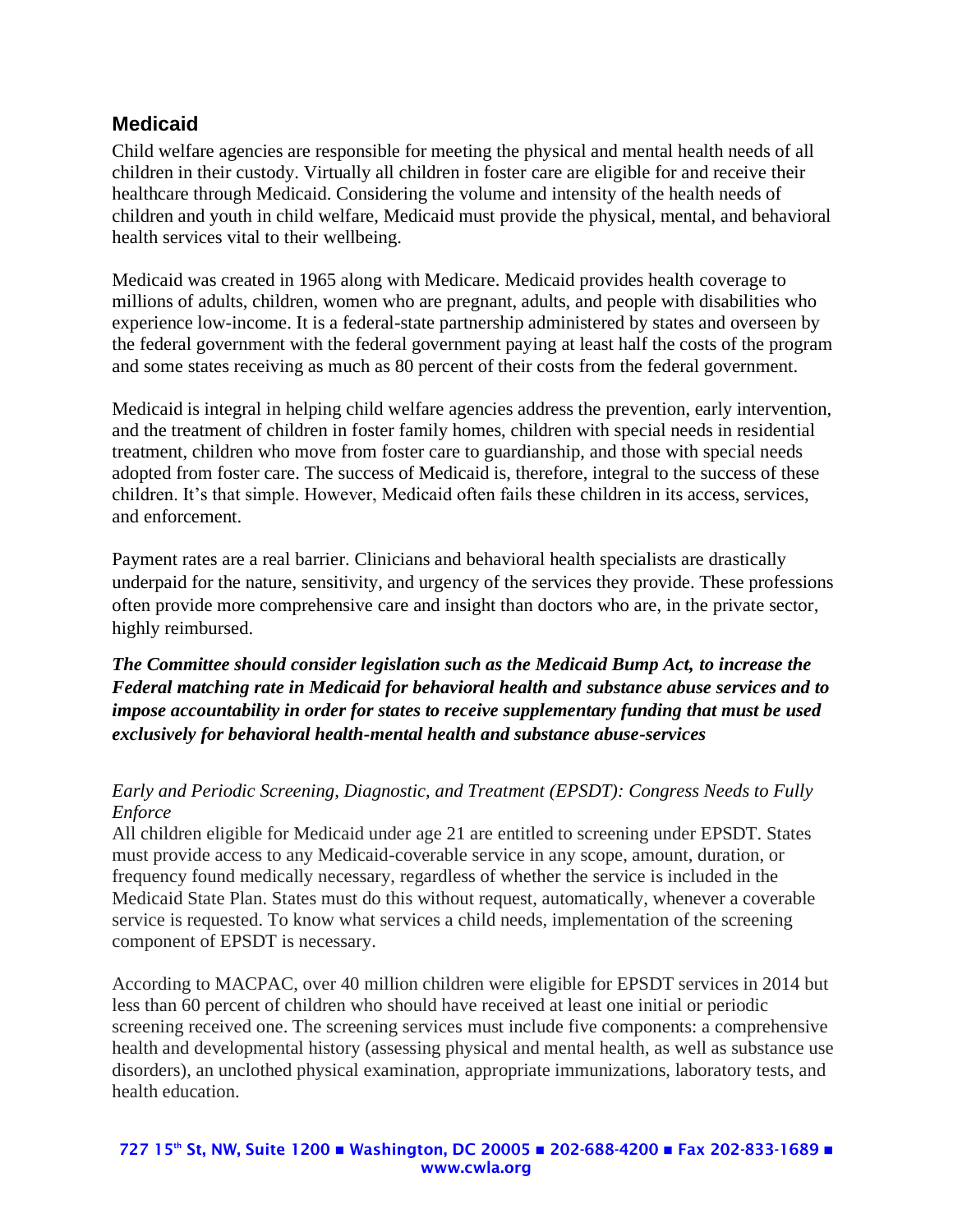CMS (by Congressional directive) established a goal of an 80 percent enrollee participant ratio in EPDST in each state, per year, by federal FY 1995. Eight states achieved an 80 percent participation ratio at least once between 2006 and 2013. In FY 2014, participation ratios were highest for infants under one year, at 88 percent, but only 43 percent for 15- to 18-year-olds, and 25 percent for 19 to 20-year-olds.

EPSDT is vital to the receipt of psychiatric services. Psychiatric services are an optional service under Medicaid and must be chosen to be included in a state's Medicaid Plan. To receive inpatient, psychiatric care, it is necessary to secure a determination of medical necessity. Inpatient, psychiatric services are available in three, facility types: psychiatric hospitals, psychiatric units of general hospitals, and Psychiatric Residential Treatment Facilities (PRTFs.)

*CWLA believes that Congress needs to revisit enforcement starting with the recommendations in a 2014 Office of Inspector General Report: (1) require states to report vision and hearing screenings, (2) collaborate with states and providers to develop effective strategies to encourage beneficiary participation in EPSDT screenings, (3) collaborate with states and providers to develop education and incentives for providers to encourage complete medical screenings, and (4) identify and disseminate promising state practices for increasing children's participation in EPSDT screenings and increasing providers' delivery of complete medical screenings. In addition, it will be critical that the screenings and treatment services be culturally relevant in order to ensure the children of color are being reached and appropriately screened/serviced.*

*Addressing the needs of the parents and families of children in child welfare* Children exist in the context of their families and for children in state care to be able to return to their families, parents and family members often need treatment and supports. Medicaid coverage needs to be available for the adults and family members that provide the framework of support for children so that the intensive family work necessary for the child's success can take place. Additionally, flexibility is needed to deliver the intensive family treatment interventions in the home and community that must take place concurrently with the individual work with the child. This work is critical to children returning to their family as soon as possible.

Treatment must also be culturally relevant. Treatment interventions for the parents, other family members, and the child must reflect and respect the family's culture in order to achieve positive, functional outcomes. There is a dearth of culturally relevant, evidence-based programs developed to meet the specific needs of families of color. It will be critical to allow flexibility in building an evidence base from grassroot programs as well as the use of more participatory and community-led research models in their development and testing.

States are establishing their crisis response systems in response to Congress's 2020 establishment of the three-digit dialing number for mental health emergencies. The legislation will enable states to provide resources to the mental health crisis line, as well as established specialized services for populations who are vulnerable, such as youth who identify as LGBTQ, minorities, veterans, and those in rural areas. It will be critical that the right follow-up response systems are in place to serve children, youth, and their families who are experiencing a mental health crisis.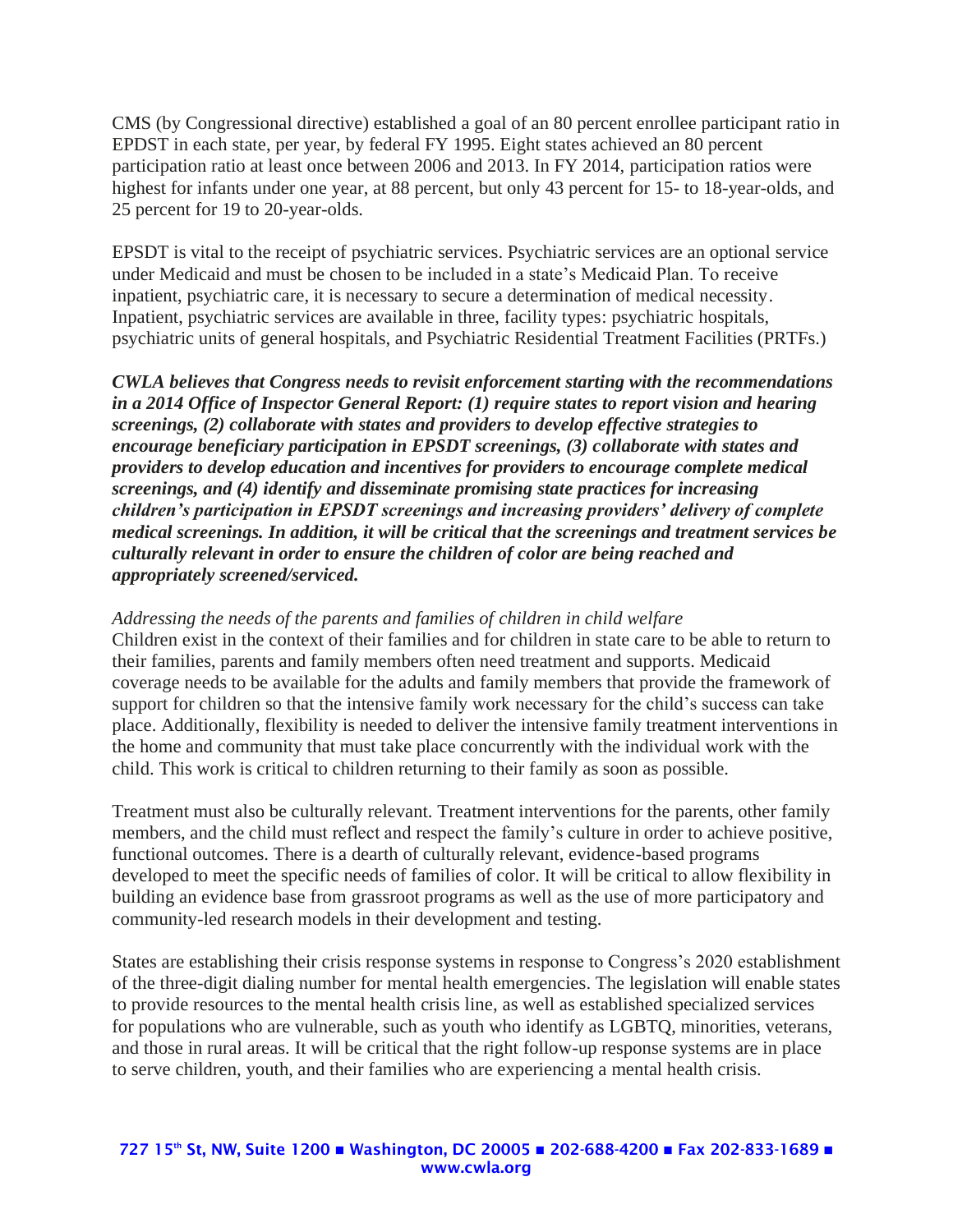This will require different, specialized services and strategies that fit and serve children- not a watered-down version of what has been established for adults. Children are not mini-adults. Their needs are unique, especially with regard to mental health. An enhanced, behavioral health response system will need to go beyond a medical model approach and to consider the social determinants of health and the stresses a family may be experiencing, especially for families of color.

It will serve no one's purpose to have a mobile response that goes out only once and considers the issue resolved. There will not always be a medical diagnosis when the crisis involves a child or youth, but the crisis response system should still have follow-up response services for the family to address the "family crisis". Medicaid should be funding models such as New Jersey's mobile response approach that also addresses the issues for the children involved with child welfare.

*Allow for peer mentors without the need of a diagnosis first.* Families engage sooner and stay engaged when they can connect with a family peer mentor at the beginning of their encounter with the behavioral health system. Unfortunately, Medicaid only allows the use of this type of service after there is a specific, acceptable mental health diagnosis. This leads to missed opportunities to engage families when it is urgently needed, particularly for families of color.

Medicaid should be adjusted to allow states to have family peer mentors be the "front door" for services so that families are engaged right from the very beginning, especially for families who have developed a mistrust of the child welfare system. If we are going to positively impact families and create a responsive, behavioral health system, this is one of the ways to help achieve this without the mental health diagnosis required in the medical model approach. This early intervention, family-friendly approach can effectively address the disparities embedded in our behavioral health system. These family peer mentors can and should be deemed essential workers and states should be able to draw down funding for this service under Medicaid without an established diagnosis.

### *Fill-In the Medicaid Coverage Gaps for Children in Child Welfare*

*Make Medicaid mandatory for all youth in and from foster care.* Children ineligible for title IV-E- may not receive Medicaid in all states and in all circumstances, particularly interstate.

Medicaid is mandatory for children eligible for title IV-E. This guarantee and its protection under federal law is not shared by children who are ineligible for title IV-E. The provision of Medicaid, especially interstate, is not guaranteed. These children face the denial of Medicaid in some states and the reliance on a placement's eligibility for Temporary Assistance to Needy Families (TANF) in others.

*Congress needs to make Medicaid mandatory for all children and youth in and from foster care, to include subsidized guardianship and subsidized adoption.* All children need health care- children removed from their homes only more so. The benefit and fairness of providing Medicaid to all, child welfare populations are clear.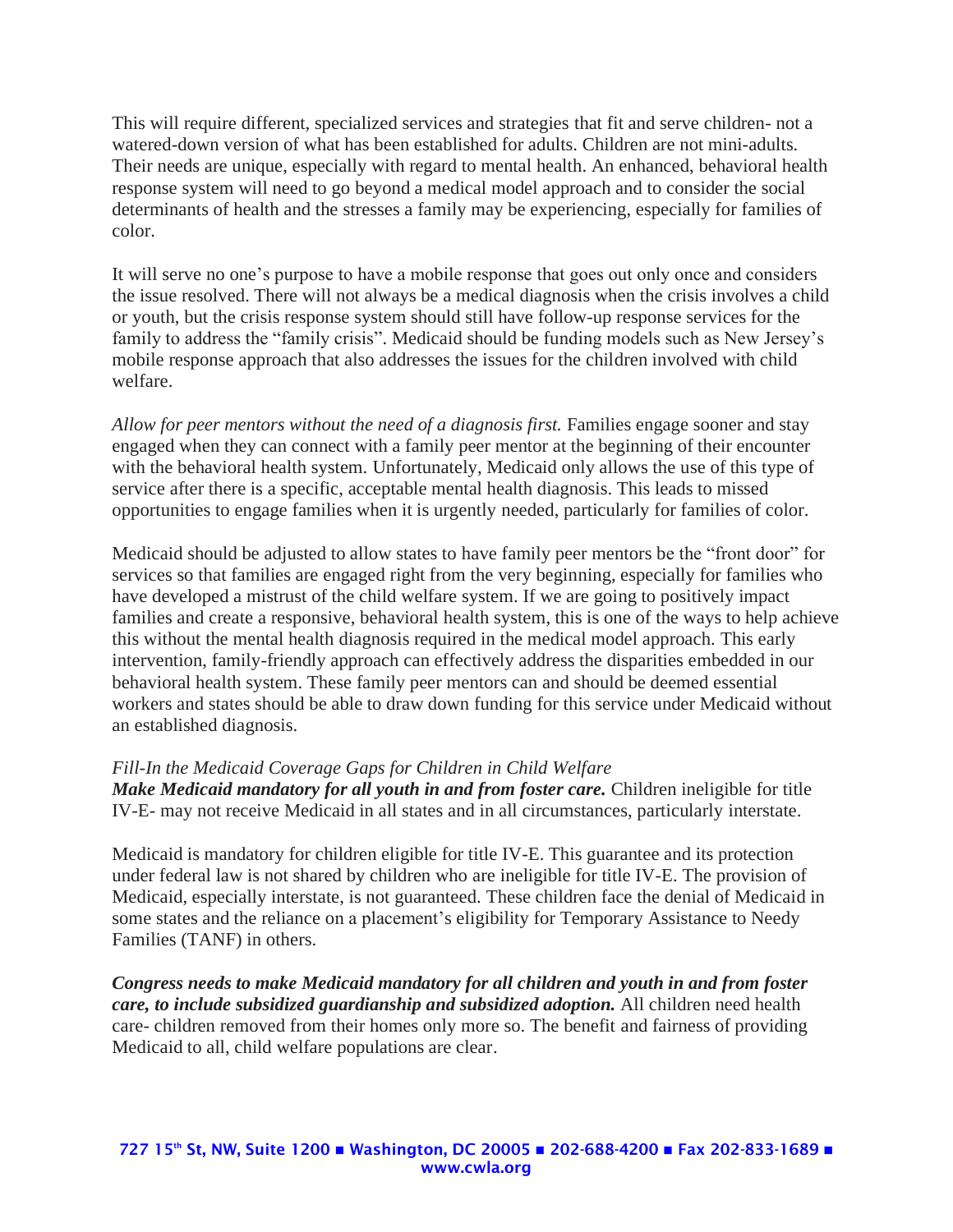*Create an audit system for denied cases.* Currently, the Centers for Medicare and Medicaid Services only audits open cases. This provides needed, federal oversight and penalizes states for providing Medicaid in cases found ineligible. However, there is no oversight of denying Medicaid in cases found eligible. This incentivizes Medicaid denial. Those who are Medicaid eligible and erroneously denied are left to pay for Medicaid expenses out-of-pocket. This is an issue frequently faced by families of children adopted or in guardianships from child welfare. Families struggle to cover the expense of a service that was promised by a state to be provided to them through Medicaid. Once families have paid out-of-pocket, there is no federal mechanism to reimburse them. Almost invariably, the greatest expense faced by families in this circumstance are related to mental health services.

*Create a system of direct, beneficiary reimbursement***.** The case, *Conlan v. Shewry*, was brought against the California Department of Health Care Services on the issue of direct reimbursement of out-of-pocket Medicaid expenses to beneficiaries erroneously denied Medicaid. The case was decided in favor of the plaintiffs and the court ordered the California DHCS to create a system of direct reimbursement to beneficiaries. This benefit should be made mandatory under federal law and available to all beneficiaries in all states- especially the vulnerable populations of children from child welfare. Families in crises, often mental health crises, will act swiftly to find care for their child. Placements in inpatient, mental health facilities are acute and urgent. Guarantees of coverage and payment arrangements are secondary. There is often a lack of understanding of the operation of Medicaid and coverage can be denied. Families can find that their child is eligible for services, but the services are not covered in the facility or facility type chosen. This leaves families facing enormous, out-of-pocket expenses.

*Increase number of inpatient, psychiatric facilities and guarantee coverage for Medicaid beneficiaries from child welfare.* States must increase the number of inpatient, mental health facilities relative to the number of youth facing this need. States must provide coverage in all, three facility types so that a child's need for a type of therapeutic setting is met. Even after confirming that the service is medically necessary, a family may not be able to find the facility type recommended for their child's care. Service setting is important for all patients and is a crucial element of the mental health treatment proscribed for a child in inpatient care. The lack of facilities and a lack of facility types has consequences. Families are forced to go to another state (interstate) to meet the needs of the child. This removes the family from physical and emotional proximity to their child who is already in psychological crises and can impact the effectiveness of and prolong treatment. Inpatient becomes de facto interstate with all, the incumbent issues of receipt for those children who are not eligible for title IV-E.

*A quote from a Member of the Association of Administrators of the Interstate Compact on Adoption and Medical Assistance (AAICAMA.)* The State shared the following sentence, which has at least two, embedded concerns. One is the heartbreak imposed on parents seeking inpatient, mental health care for their child and two is the lack of understanding of how EPSDT operates. "EPSDT continues to be extremely difficult for families to obtain without putting their children into a county's care in order for their Residential Treatment to be covered."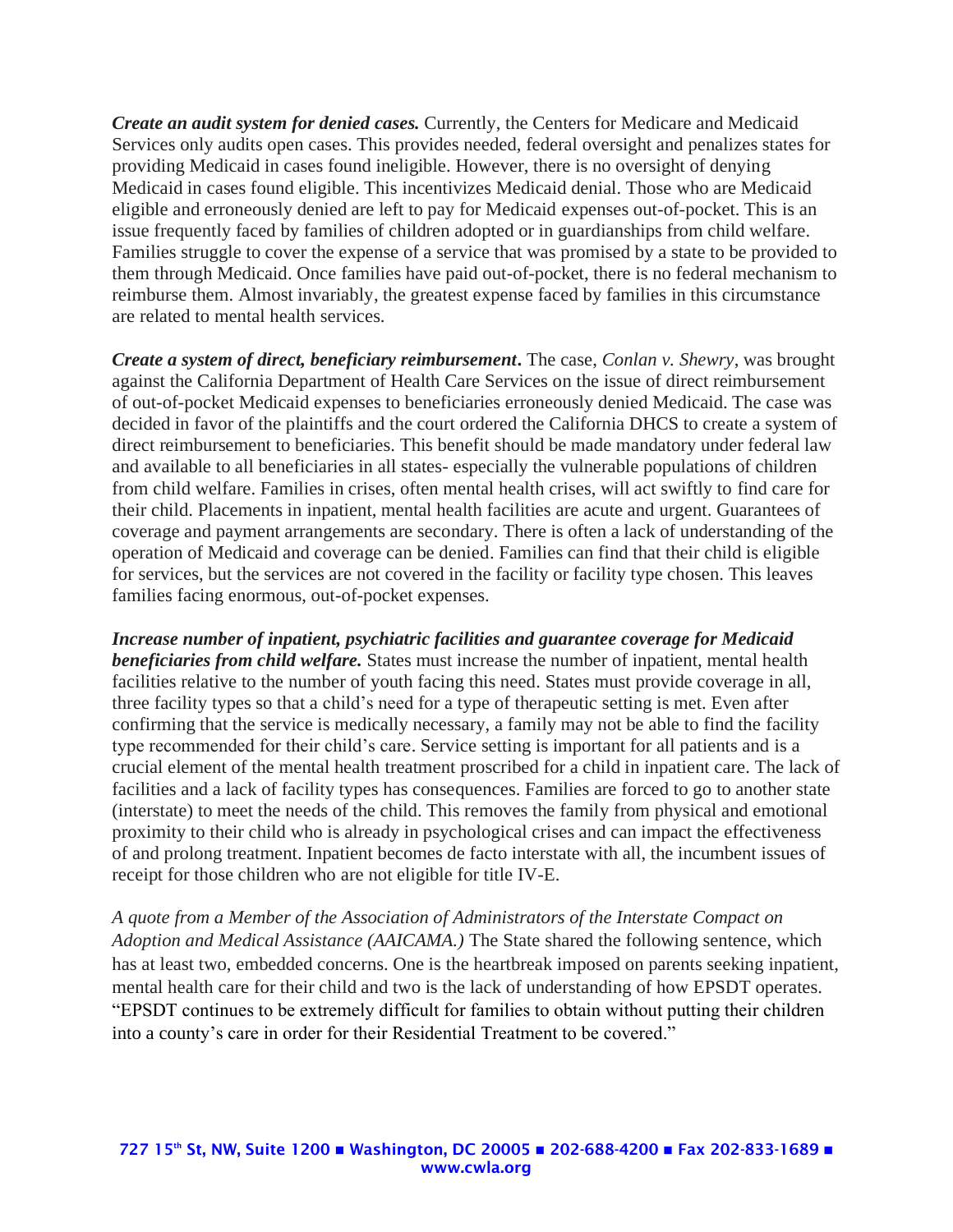Addressing point number one: The phenomenon is well known. As we noted earlier, the GAO has reported on the practice of parents relinquishing custody of their children to child welfare or juvenile justice to access mental health care.

Addressing point number two: States believes that EPSDT is the way to obtain mental health care. It's operation as a mandatory service is often not understood by the state staff who oversee its provision. This compounds the problem of Medicaid providers not understanding the operation of Medicaid and leaves families without a state advocate to help them navigate the receipt of mental health services.

*Educate states on and enforce the Medicaid mandate for interstate cooperation***.** Federal regulation requires states to create procedures to facilitate the provision of Medicaid services to persons in a State who are supported by another state's Medicaid Plan. As mentioned above, the receipt of inpatient, psychiatric services become a de facto, interstate operation due to the inadequate number of available facilities and an adequate number of facility types- Psychiatric Residential Treatment Facilities, in particular. Though federal law requires states to include these services in their Medicaid Plans, states do not appear to do so and there is no federal enforcement measure to compel them. *See 42 C.F.R. § 431.52 Payments for services furnished out of State.*

#### *SSI-Adoption Assistance-Medicaid*

Federal law treats categories of youth eligible for title IV-E differently and may interfere with continued access to Medicaid coverage. Some states only provide Adoption Assistance to 18. Title IV-E eligibility carries with it mandatory eligibility for Medicaid so that when Adoption Assistance ends, the basis for that Medicaid ends. Some youth may continue to need Medicaid and seek the alternate eligibility category of Supplemental Security Income (SSI) as an adult. To apply as an adult/under the adult criteria, a young person must be aged 18. This creates a problem. The application and determination process for SSI can be lengthy. This waiting period leaves a young person without the Medicaid they previously received through Adoption Assistance, and with no means to pay for their continued treatment as they await determination of eligibility for SSI.

In recognition of this obstacle to continuous, Medicaid coverage, States requested that the Social Security Administration allow youth in foster care to apply for SSI as an adult at the age of 17.5 years. This gives the determination process a six-month lead to prevent a lapse in coverage. States did not make this request for youth adopted from foster care, though they face the same obstacle. *The Committee should amend SSI eligibility requirements to allow a young person whose Adoption Assistance will end at the age of 18 to apply early for this coverage just as youth in foster care. Administration should equally allow youth whose Medicaid is ending via Adoption Assistance to apply for SSI at the age of 17.5 years.*

#### *Medicaid to Age 26*

The ACA has expanded Medicaid coverage for young people who have aged out or exited foster care. Mirroring the provision in the ACA that allows a parent to cover their adult child on their policy to the age of 26, the ACA mandates coverage of Medicaid to the age of 26 if a young person ages out of foster care at 18. This extension of Medicaid to this population can be an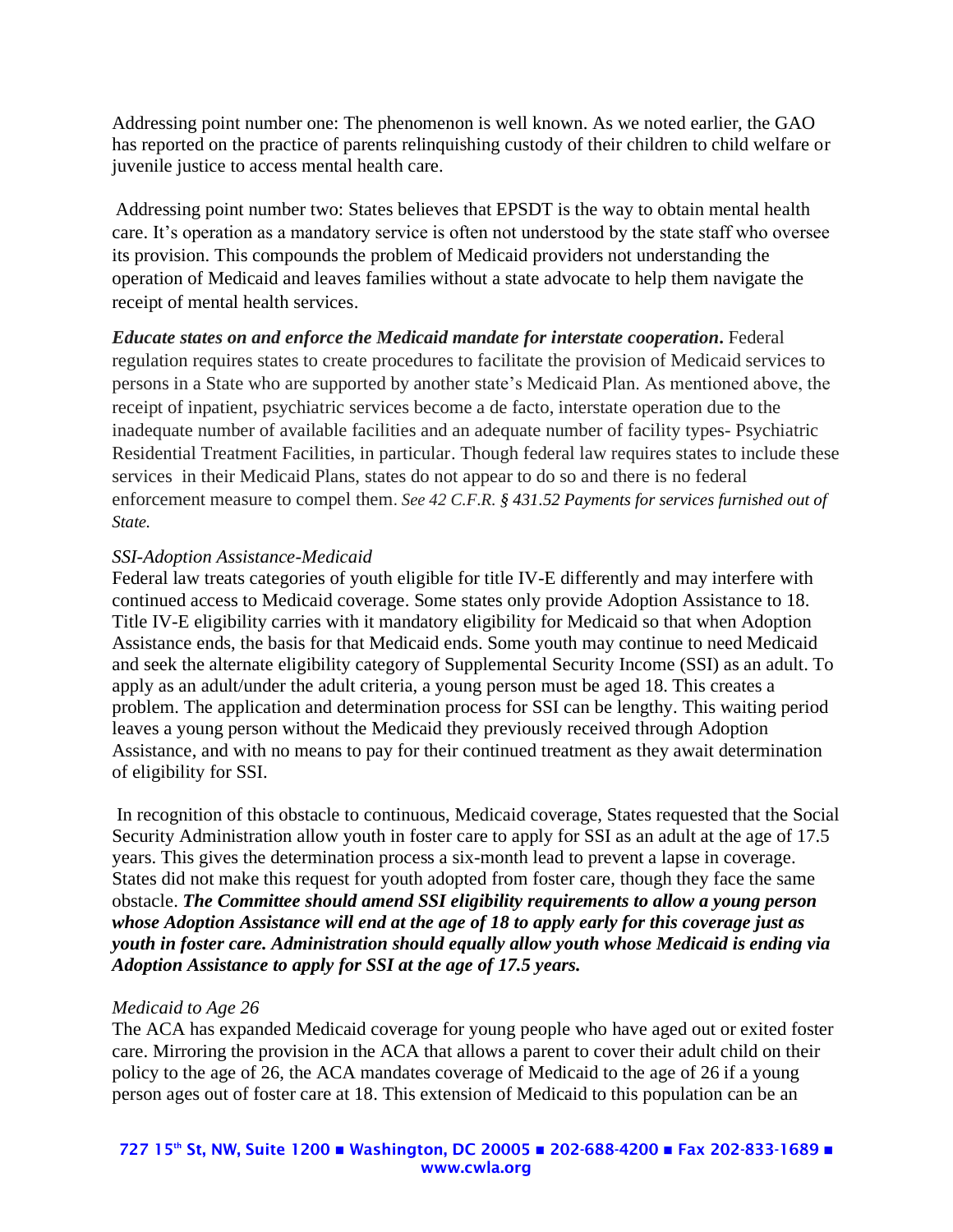important access point for behavioral health services. Due to a problem with the way this requirement was written, if a young person moves to a new state from the state they lived in while in foster care, the new state does not have to provide this Medicaid coverage. The 2018 Health Insurance for Former Foster Youth included an amendment to this provision so that all states will have to cover these youth starting on January 1, 2023. *CWLA believes the Committee should amend the law so that this change takes place immediately allowing Medicaid coverage to age 26 even if they relocate to another state.* 

#### *Medicaid Access Limited by Inconsistent Interpretations of policy and regulations*

There have been a series of decisions by CMS over the past two decades that can encumber services to families, children, and youth in child welfare. There either needs to be greater clarity in the law/regulation or more consistent interpretation between regions. Congress needs to weigh-in in these circumstances instead of waiting for an administrative solution that sometimes never comes and results in children and families aging through the system without the help that could have been provided. In recent years these debates have focused on financing and definitional arguments over targeted case management, the use of rehabilitated services, the IMD exclusion and the use of therapeutic family/foster care.

#### *IMD Exclusion*

When Congress passed the Family First Prevention Services Act, they created a new definition for child care institution (residential) services under foster care. The new Qualified Residential Treatment Program (QRTP) requirements, as created by the Act, appear to be in conflict with Medicaid's Institute for Mental Disease (IMD) exclusion. The IMD definition under Medicaid dates to Medicaid's inception in 1965 and its goal was to limit the use of large, mental health institutions.

Some states have been receiving interpretations that a QRTP would be classified as an IMD under Medicaid policy. In that case, no child or youth while they are residing in such a level of care would be covered by Medicaid services either at the QRTP or off-site. A recent October 2021 question and answer document from CMS indicates that, for a child in an IMD, it will not impact Medicaid "eligibility." However, CMS goes on to say there will be no federal Medicaid funding for such an "eligible" child. An IMD classification could cause states to shift toward more intensive placement facilities that would not be appropriate for many children and youth who may be more appropriately placed into a QRTP. Other states may find a way to adapt, others may bypass implementing the QRPT standards, defeating the purpose of the new standards and still other states, out of necessity, will place children and youth across state lines to access needed beds. As mentioned earlier, this removes a child from their family's emotional and physical support and can adversely impact the effectiveness of the treatment intervention and prolong treatment.

The use of Title IV-E funding, as well as Medicaid, are critical components in meeting the needs of children served in the foster care system. If QRTPs are maintained by a State but are not exempted from the IMD exclusion, then the entire cost of medical, dental, behavioral, and mental health care for each child placed into QRTPs would not be reimbursable through Medicaid. The 2021 proposed budget suggested that addressing this requires a legislative correction.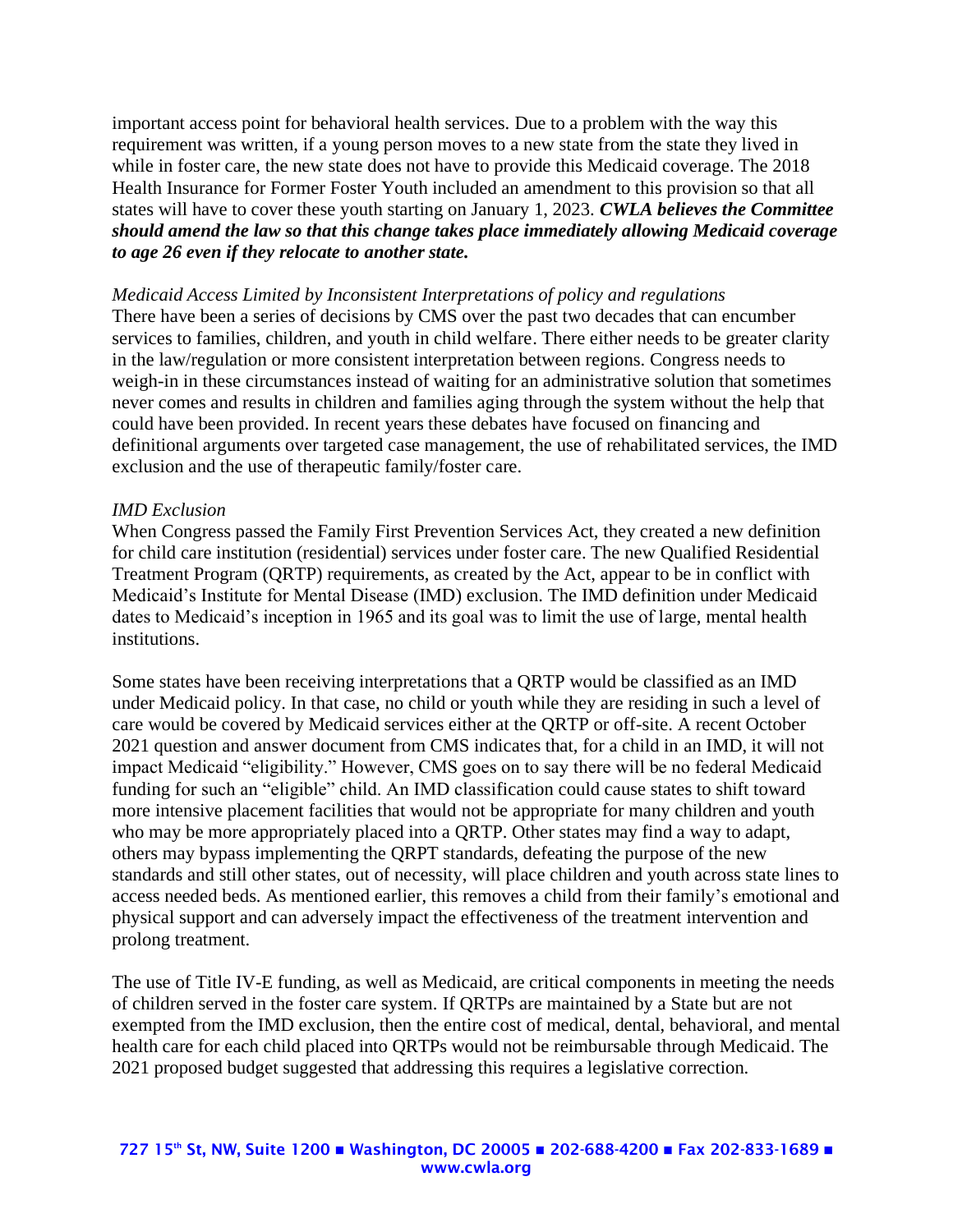### *The Committee should clarify the intent of the Family First Act and exempt QRTPs from the IMD exclusion allowing children in foster care up to age 18 (or 21 if foster care is extended) to have Medicaid coverage in these QRTPs. Either amend Title XIX or amend Title IV.*

#### *Therapeutic Foster Care*

Therapeutic foster care, now called Treatment Family Care is therapeutic care for children and youth with special medical, psychological, emotional, and social needs who can accept and respond to the close relationships within a family setting, but whose special needs require intensive or therapeutic services.

Over the past decade states have been challenged to provide a range of funding strategies. While all states provide therapeutic care, there is no clearly defined core set of services accessible for qualified youth despite several years of legislative advocacy. Additionally, with the national awareness that children do best "in families" and the increased requirements within the Family First Act pertaining to QRTPs, more children with high behavioral health needs will be staying with their families or a foster family if necessary. Treatment Family Care addresses the high needs of these youth in home-based settings, hopefully, biological, or adoptive, but also kinship placements and non-relative foster care if needed.

As the Family Focused Treatment Association (FFTA) has explained, "A uniform, national definition would clarify an existing practice by identifying core services and adding a professional quality baseline for treatment family care programs that provide intensive, individualized treatment for seriously emotionally disturbed or otherwise troubled children in a specially trained and supported family setting. Such a definition should also provide transparency in funding for treatment services utilizing clinically validated programs and treatment protocols which are individualized for each child or youth while maintaining the authority of individual state Medicaid entities to determine medical necessity criteria coverage for other services and supports." *CWLA believes the Committee needs to pass existing legislation to provide a uniform national definition of therapeutic foster care under Medicaid.*

#### *Coordination and Payor of First Resort to Family First Services*

The new Family First Act offers the potential to assist children and families involved with the child welfare service. Mental health services are among the three broad categories of service that can be covered under new Title IV-E entitlement funding if these mental health services can meet the evidence-based requirements of the new law. When fully implemented, it is hoped that any child or youth considered to be a "candidate" for foster care will be able to access services (services can extend to the family). As there are not sufficient numbers of evidence-based programs tailored for child welfare related populations nor for children and families of color that are often disproportionately represented in child welfare additional models and services will need to be developed and they will have to coordinate with other parts of the U.S. mental health system.

*Congress should review Medicaid mental health services currently accepted by that program and better align or recognize these services as eligible under the new Family First Act.*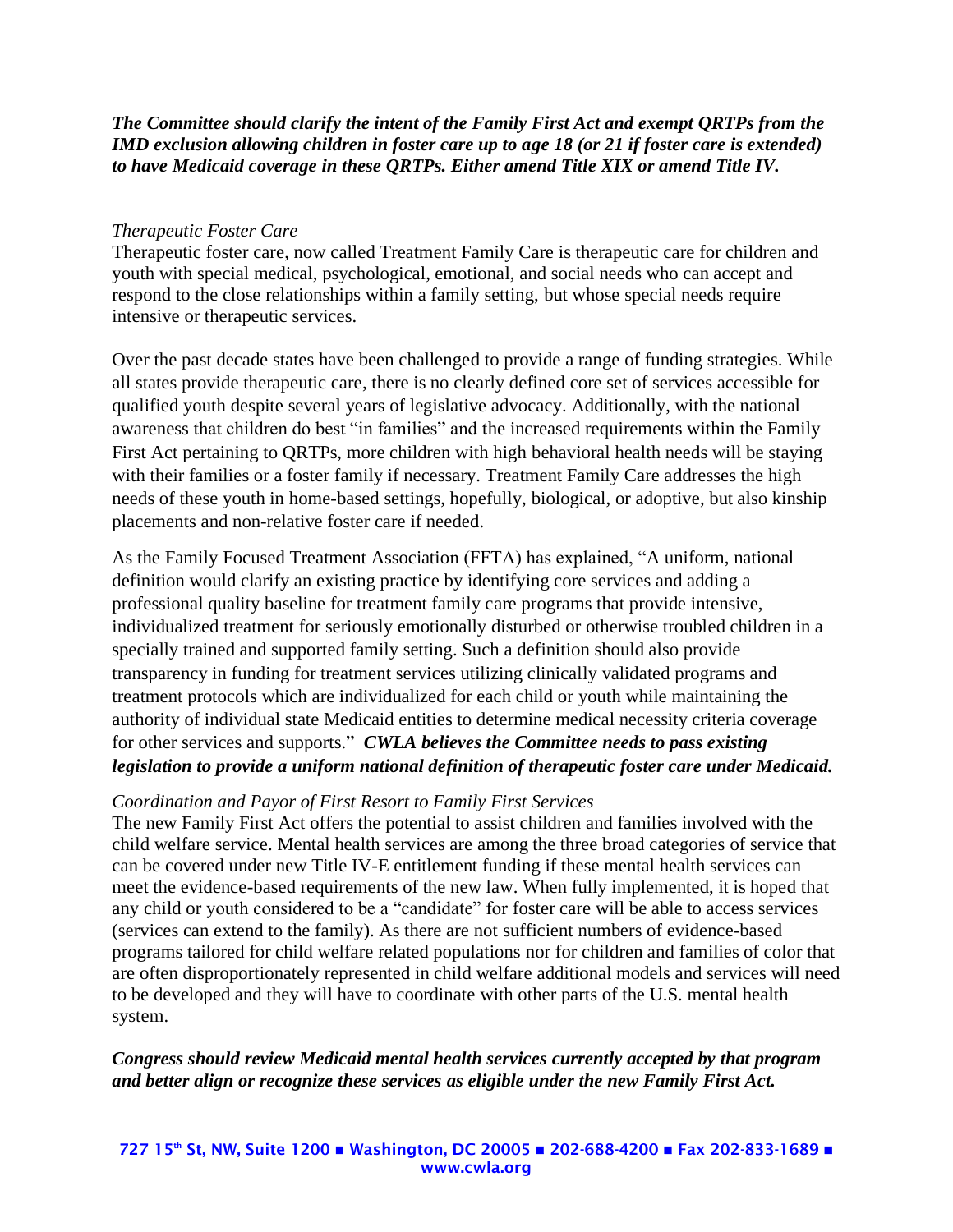*Congress should direct a review by HHS of Medicaid programs to examine any policies or regulatory requirements which are negatively impacting children, adults, and families of color are removed to ensure equal access to culturally relevant screening, intervention, and treatment services for populations of color and those who are marginalized.* 

Given that mental health has been declared a public health issue Congress should add a requirement for the Medicaid program to address the social determinants of health for all recipients to attend to this issue.

# **Telehealth**

There is nothing like in-person care in mental health. However, telehealth is an important resource that has grown in value during this pandemic. It is a service many people prefer. They do not have to leave the comforts and security of their home, particularly at night and in poor weather; they do not have to be seen and many people are embarrassed by their appearance and find the anonymity is a comfort.

Providers initially may find the change challenging, but over time one becomes used to the new medium and develop skills, sensitivity to the sound of people's voices and the innuendo. In many regards it challenges people to be more thoughtful and reflective with their clients. The costs are much lower, but the reimbursement rates are too. Providers should be appropriately reimbursed for the value of their service, including additional amounts for the significant outreach required to coordinate the care for children, youth and families.

Telehealth has expanded the access to mental health care during the pandemic for people who might never have been able or may not have considered seeing a therapist. The level and breadth of the intervention is vast as it can cover both mental health and the psychosocial aspects of needs presented by Medicare people. It helps to remove stigma and of course the challenges for people having to going out and in the flexibility of scheduling.

## *The Committee should assure that Medicaid pay for telehealth as it does for in-person care. But there needs to be some mandate on payment for providers that is equitable as is for other professions. Congress should make the flexibilities developed for the pandemic permanent.*

### *Parity Laws*

The Mental Health Parity and Addiction Equity Act along with the ACA's Essential Health Benefits or EHBs requirements have provided important expansions of mental health services. These EHBs mean that exchange plans must cover ten broad categories of services: ambulatory patient services; emergency services; hospitalization; maternity and newborn care; *mental health and substance use disorder services*, including behavioral health treatment; prescription drugs; rehabilitative and habilitative services and devices; laboratory services; preventive and wellness and chronic disease management; and pediatric services, including oral and vision care.

Congress needs to follow through on new tools to enforce the Mental Health Parity and Addiction Equity Act. As of February, of this year every health plan was to have an analysis to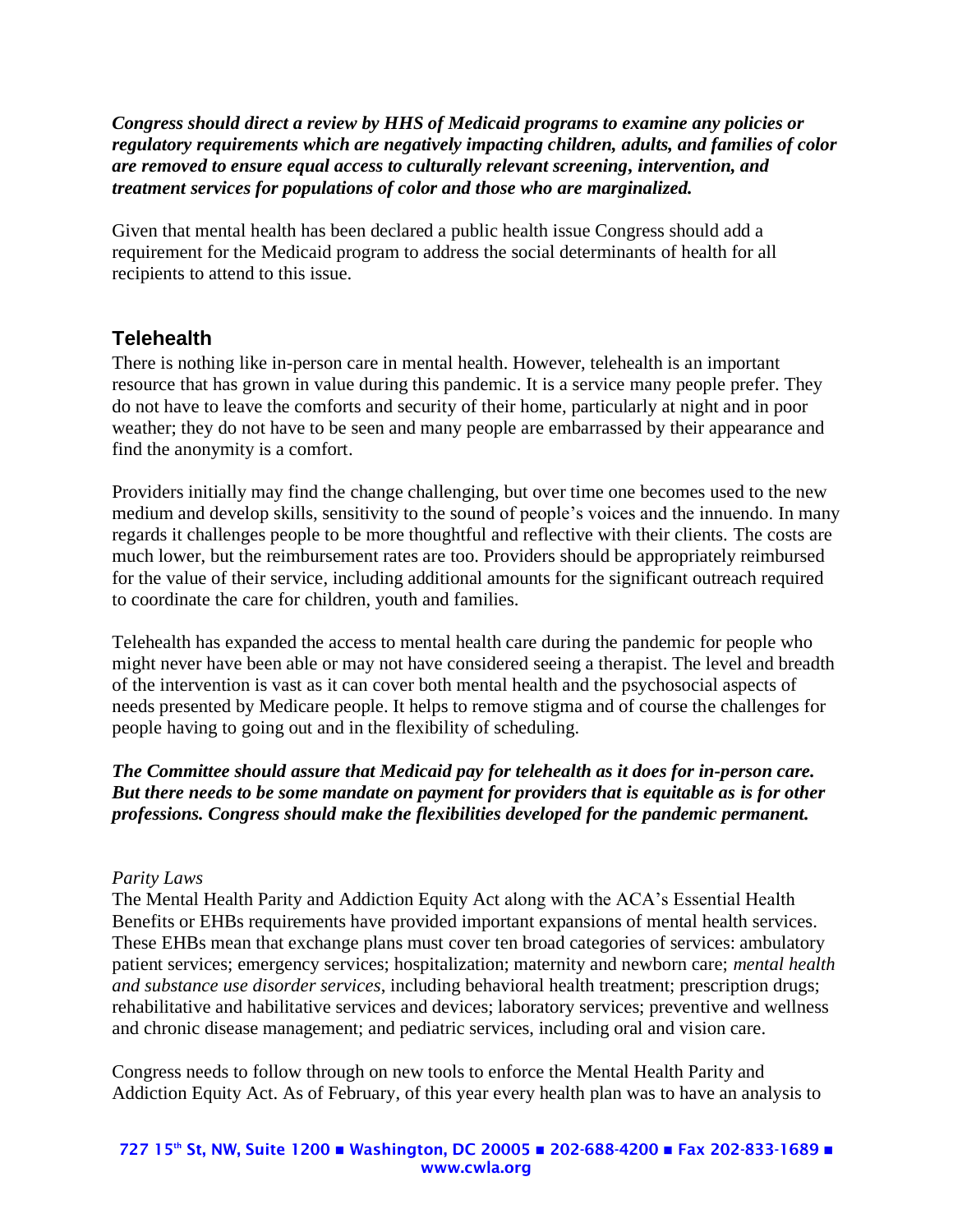show how they meet requirements. The results of audits of these reports are to make up an annual report to Congress. The Committee needs to focus annual attention and oversight of this new requirement and report so that it becomes an annual review that receives public attention.

*CWLA believe the Congress needs to encourage public education campaigns through HHS, the Department of Labor and state partners such as state insurance commissioners*. Online tools should be created to both educate consumers and allow consumers to file complaints. HHS should examine state progress and issue report cards. In addition, model laws should be crafted for use by states.

# **Substance Use**

Children's exposure to parental alcohol and other drug (AOD) use—whether through prenatal exposure or environmental observation—undoubtedly puts them at risk. Substance abuse is estimated to be a factor in one- to two-thirds of cases of children with substantiated reports of abuse and neglect, and in two-thirds of cases of children in foster care. Children from families with substance abuse problems tend to come to the attention of child welfare agencies at a younger age than other children, are more likely than other children to be placed in out-of-home care and are likely to remain there longer. In addition, attention is required regarding substance use exposure for the infants since that impact may not surface until later in a young child's or adolescent's life to fully understand the effect in later developmental stages.

Foster care numbers released by HHS indicated that in 2019, 437,465 children were in foster care. The data indicates that drug abuse by the parent was the primary reason for the child's removal in 34 percent of cases along with a child's drug abuse in 2 percent of the cases.

The Assistant Secretary for Planning and Evaluation (ASPE) released a 2018 study that examined the child welfare caseload and the impact of substance use. The Relationship Between Substance Use Indicators and Child Welfare Caseloads report looked at the data at the county level. They found that hospitalizations are related to caseloads. Hospitalizations due to opioids resulted in a 2.2 percent increase in foster care entry rates compared to a 2.8 percent increase in foster care rates when the hospitalization was due to alcohol abuse. But many abuse cases may involve multiple drug problems and cases are overall more complex.

If not treated properly, parental substance abuse is troublesome; in addition to being a root cause of child abuse and neglect, often it is cyclical and intergenerational in nature. Studies have shown that children who grow up in homes plagued by alcohol and other drug use and abuse very often choose risky behavior and develop their own alcohol and other drug problems.

The Family First Prevention Services Act offers the potential to assist children and families involved with the child welfare service. Substance abuse (like mental health services) is among the three broad categories of service that can be covered under new Title IV-E entitlement funding if these prevention and treatment services can meet the evidence-based requirements of the new law. When fully implemented, it is hoped that any child or youth considered to be a "candidate" for foster care will be able to access services (services can extend to the family). But these models and services will need to be developed and they will have to coordinate with other parts of the U.S. mental health system.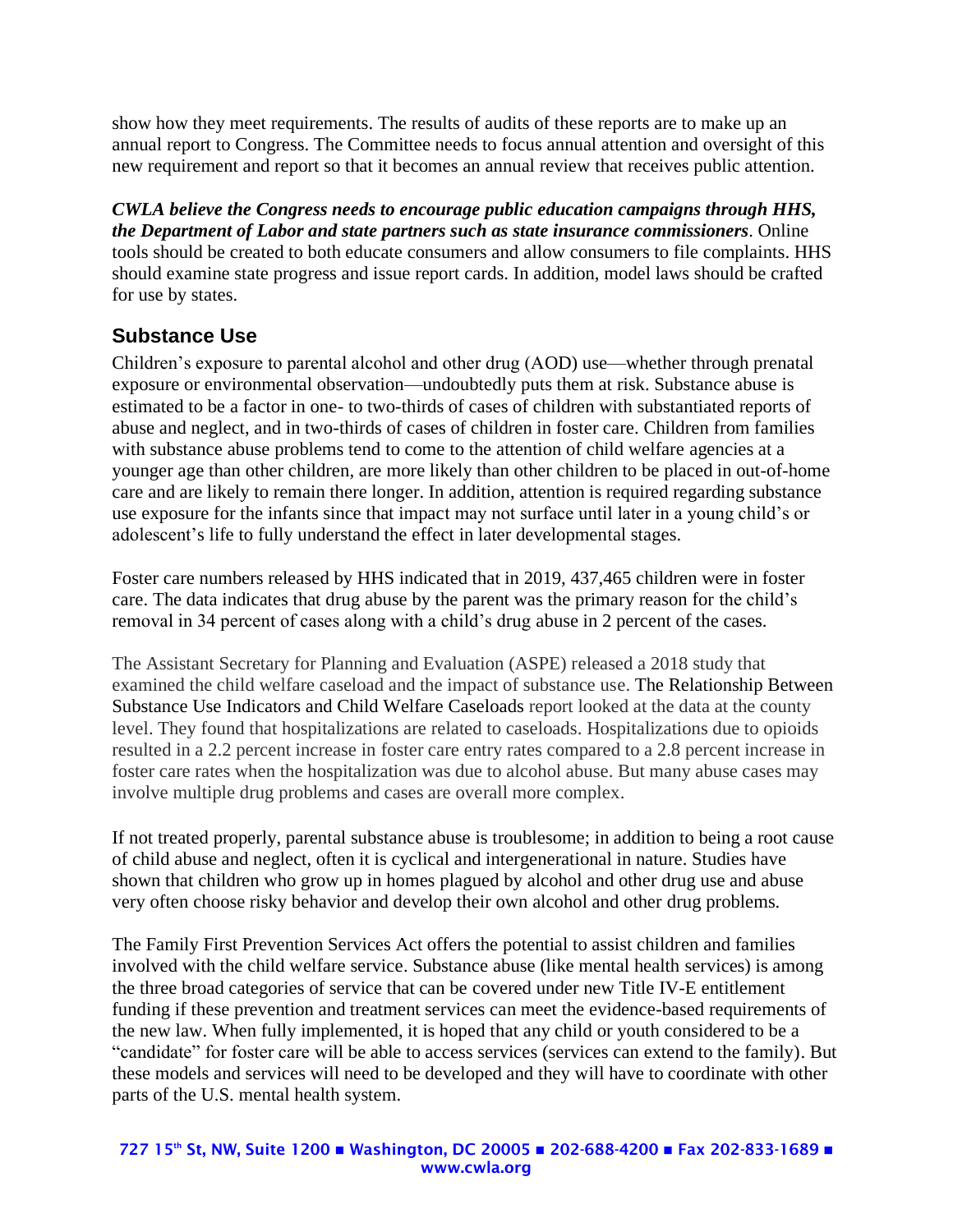Substance use treatment agencies, other service providers, courts, housing authorities, community leaders, and family members need to coordinate. In past congresses, legislation has been introduced to provide grants to state child welfare and alcohol and drug agencies to address the effects of alcohol and drug abuse on children and families who come to the attention of the child welfare system.

In 2006, Congress created nationally competitive grants with the goal of funding treatment programs. These Regional Partnership Grants (RPGs) were enacted as part of the Deficit Reduction Act of 2006. These grants, allocated through the Title IV-B PSSF program, were limited to \$40 million in the first year, decreasing to \$20 million in the fifth.

These RPGs were a good but very small start and will hopefully result in evidence-based programs that will qualify for coverage under the Family First Act. At the same time, this legislation also represented a prime example of the disproportionate approach to child welfare. The original 2006 grants started off targeting the use of methamphetamines. These areas were mainly rural and white.

*CWLA believes it is time to reevaluate the Regional Partnership Grants (RPGs). While many projects have been funded since inception, no state is fully funded and in fact some states have not received any projects. Funding should be increased beyond the \$20 million annually and the Committee should consider re-crafting funds to go to each state to coordinate between child welfare services and the state substance use agency.*

*The Committee should consider modifications to the Family First Act to better align eligible substance use treatment services that are covered through other systems (i.e., Medicaid and state substance abuse agencies).*

## *CWLA recommends the Committee consider legislation similar to HR 5242 the Opioid Settlement Accountability Act.*

The legislation would prohibit HHS from treating any Medicaid-related funds recovered from one or more pharmaceutical companies or drug distributors with respect to opioid litigation as an overpayment but would also require funds obtained from litigation against opioid manufactures to be invested into program for opioid prevention and treatment services; health care practitioner training; first responder equipment; or social support services. CWLA would argue for a specific set-aside for children adversely effected at birth and later in childhood by substance use including neo-abstinence syndrome.

# *Workforce*

There are 8,300 child and adolescent psychiatrists in the United States. In 1980 the Graduate Medical Education National Advisory Committee (GMENAC) recommended that this country would require between 8000 to 10,000 child and adolescent psychiatrists by the year 1990. There is a severe maldistribution of child psychiatric services rural and poor areas of the country. (American Academy of Child and Adolescent Psychiatry—AACAP).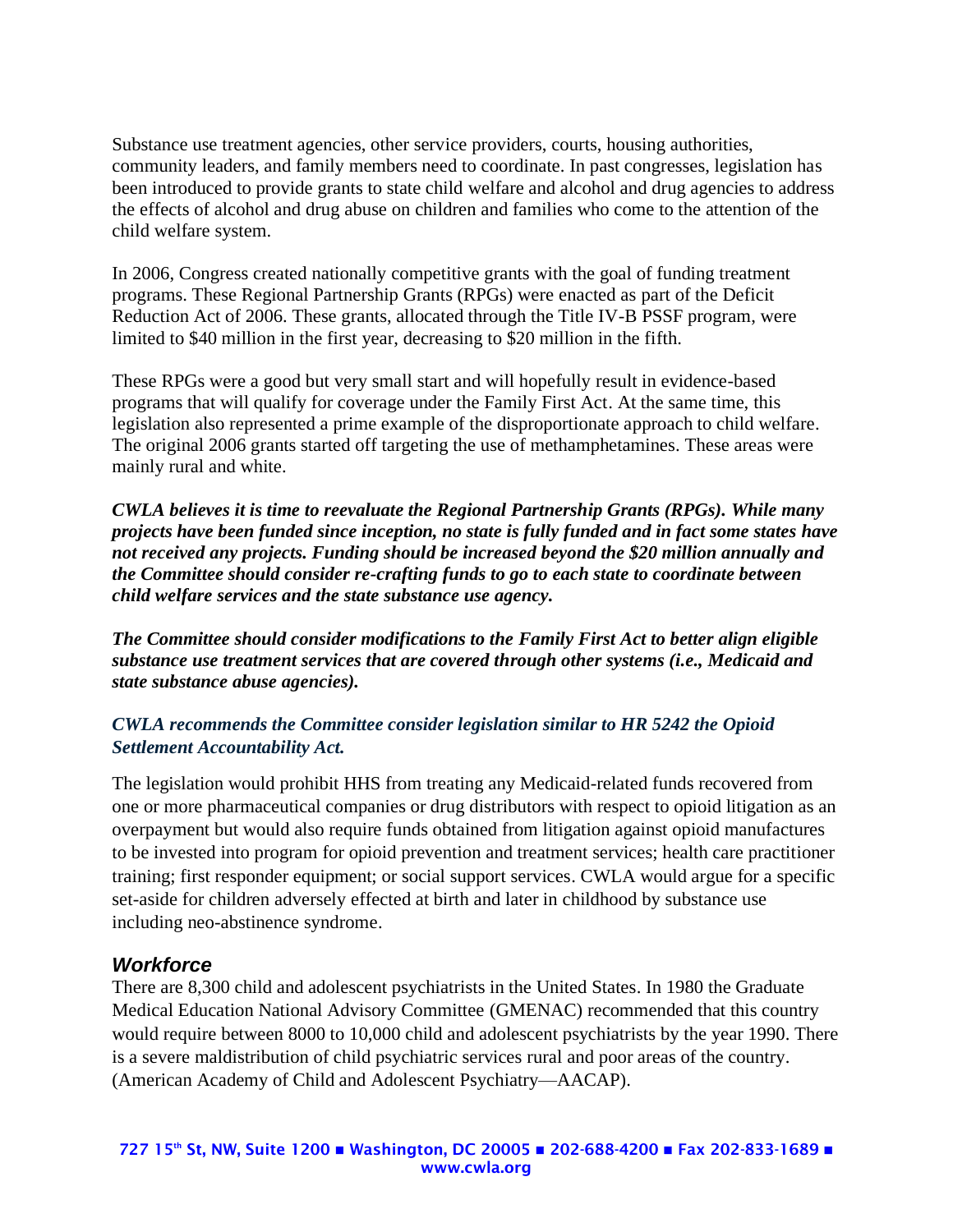The 8,300 practicing psychiatrists are distributed across an estimated 15 million children and adolescents in need of special expertise of such professionals (AACAP). These numbers have likely worsened since the past year and half of the pandemic.

As noted by the National Academy of Sciences study, the workforce, and its training effects the ability to provide important screening services for children and youth. As they found, "Overall rates of developmental screening and surveillance remain low (Coker, Shaikh, and Chung, 2012; Hirai et al., 2018). Barriers to success also include a paucity of behavioral training for health professionals to carry out this work in primary care settings and low levels of reimbursement for preventive and behavioral pediatric care in office-based settings."

The workforce and its development include training, as the National Academy report stated,

"The lifetime prevalence of any mental disorder among adolescents is estimated to be 49.5 percent (National Institute of Mental Health, 2019). Furthermore, 1 in 25 adolescents has a substance use or abuse condition (American Addiction Centers, 2019) and suicide is the second leading cause of adolescent death (Heron, 2016). However, the ratio of board-certified adolescent medicine providers to adolescents is 0.8 to 100,000 (American Board of Pediatrics,  $2018$ ."

The challenges extend to education: "While the Accreditation Council on Graduate Medical Education began requiring that pediatric resident training include one block (4 weeks) in adolescent medicine in 1997, faculty to provide comprehensive training in adolescent issues are in short supply, and pediatric residents report unmet needs in this area; many never encounter common adolescent issues in the course of their training (Ruedinger and Breland, 2017). Thus, while behavioral medicine has emerged as a greater part of adolescent care, much work remains to be done in this area."

As noted throughout this report the need for more professional well-trained, staffed, encouraged, and supported behavioral health workforce is evident. That means we need a multi-pronged, ongoing, and long-term strategy. These strategies must include school loan forgiveness, better reimbursement, training, and integration of training between professions and a host of efforts by HHS and their umbrella agencies, the Education Department, and the Labor Department.

Although the Education Department has loan forgiveness programs this Committee should examine ways to expand the efforts or coordination of those programs with efforts by HHS. *The Committee should examine strategies to designate certain careers as an underserved need (just as geographic and population areas in the country as designated as underserved through the Health Professional Shortage Areas program (HPSA under the Health Resources and Services Administration (HRSA).* 

In addition, serious consideration should include several bills now in Congress including the Helping Kids Cope Act, that would increase the scope of health care provider grant funding. Use of funds includes grants for recruitment and retention of health care workers, training, expanding evidence-based models, addressing surge capacity, pediatric care via telehealth, decompression of emergency departments, preventive and crisis intervention services, urgent care, school-based